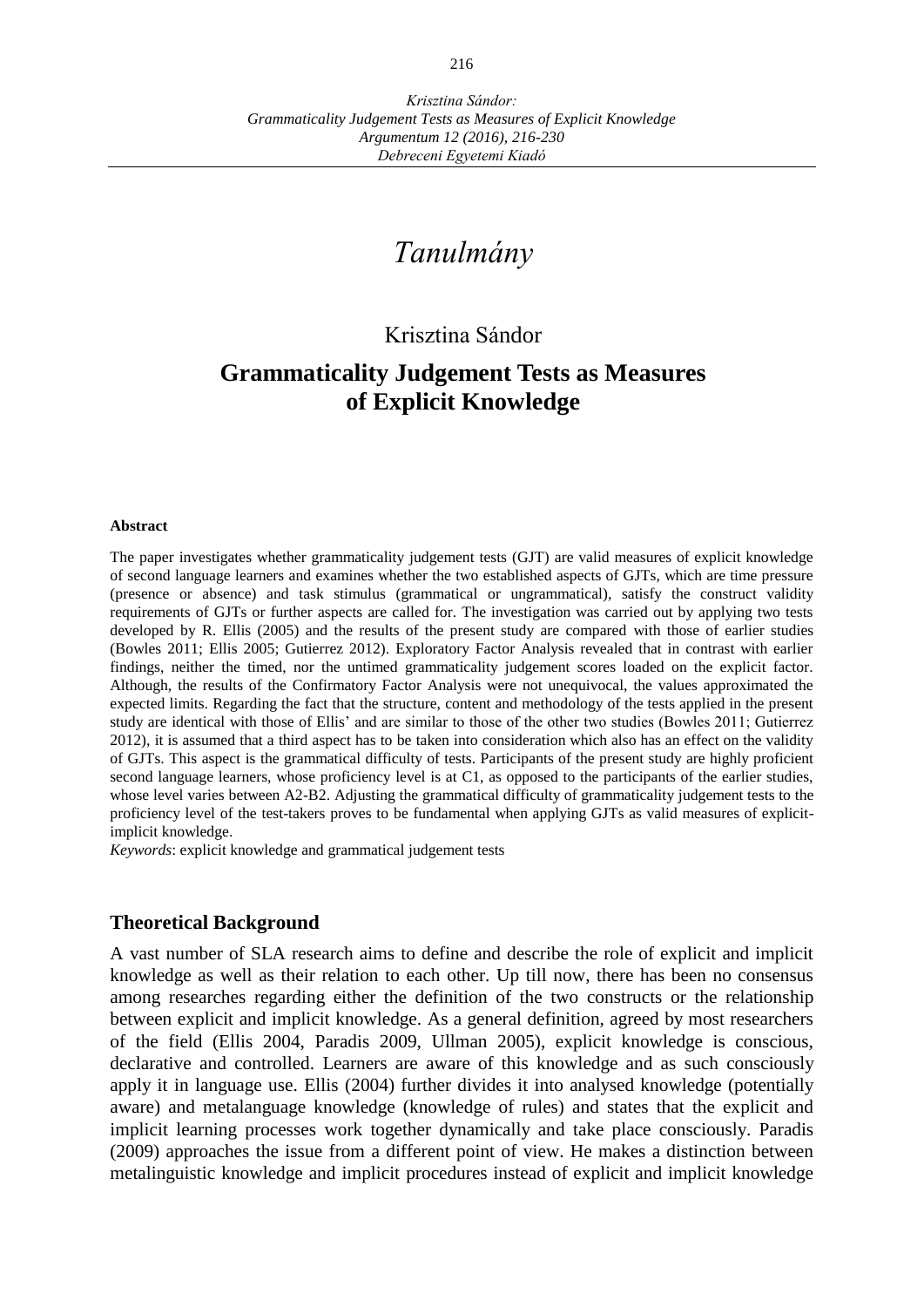#### *Krisztina Sándor: Grammaticality Judgement Tests as Measures of Explicit Knowledge Argumentum 12 (2016), 216-230 Debreceni Egyetemi Kiadó*

and emphasises that there is no continuum between the two constructs as explicit knowledge will never become implicit competence by the very nature that they are sustained by different memory systems and reside in different areas of the brain. In this reading, explicit knowledge is equivalent to metalinguistic knowledge that is to knowledge of rules, technical and semitechnical terms. The different standpoints of researchers are represented in the interface debate, in which Paradis together with Krashen (1981) and Hulstijn (2002) are the proponents of the non-interface position. DeKeyser (2003), representative of the strong interface position, states that explicit knowledge can become implicit when it is used with the same automaticy as implicitly acquired knowledge. DeKeyser (2003) even proposes that awareness of rules can be lost. The knowledge that is left behind is procedural both functionally and by nature. Yet again, proponents of the weak interface position like Ellis (2005), do not rule out the possibility that explicit knowledge may turn into implicit, but posit certain criteria on it such as the developmental readiness of the learner; that explicit knowledge promotes the development of implicit knowledge only indirectly; that the output of explicit knowledge is the auto-input of implicit knowledge. Unfortunately, many contributions to this debate, as Hulstijn (2004) remarks, are characterised by the usage of vague terms and the lack of cognitive architectures or related brain areas, which question the empirical nature of the issue on the basis. One thing is important to note, though. I suggest that explicit knowledge, which either turns directly into implicit knowledge or just initiates a mechanism in the procedural system, which promotes implicit competence, is the basis of implicit linguistic competence. This paper does not intend to take a stand in the interface debate, as it is beyond the scope of this research. What it intends to investigate is whether GTJs are valid measures of the explicit construct, or not.

## **Grammaticality Judgement Tests as Measures of Explicit Knowledge**

Grammaticality Judgement Tests (GJT) have been commonly used for a long time in SLA to measure second language learners' (i) linguistic ability and also (ii) to decide whether L2 learners rely on their explicit, implicit or both knowledge sources when making judgements about the well-formedness of sentences by modifying the two aspects of GJTs, which are time pressure and task stimulus. In the studies of Bowles (2011), Ellis (2005) and Gutierrez (2012), GJT scores are investigated by multiple factor analyses to decide whether test takers rely on their explicit or implicit knowledge when completing the task. Ellis (2004) proposes that test takers undergo a three-stage process while performing a GJT, which are the 'semantic processing' whereby learners understand the meaning of a sentence; the 'noticing' phase, when they realise if the given sentence is formally correct or not; and the 'reflecting' phase, when they identify what is ill-formed and why. In the case of timed grammaticality judgement tests, (TGJT) test-takers have no time left to process the third phase, i.e. to draw on their explicit, declarative knowledge, instead they are expected to draw on their implicit competence. In case there is no time-constraint on the learner, the use of explicit knowledge is assumed.

Defining the appropriate response time in the case of TGJTs is a critical issue, as the amount of time learners are provided with to make a judgement defines the speed with which they have to perform the task, whether they have time left to rely on their explicit knowledge (reflecting phase), or not. Early research studies did not pose a time limit on the test-taker,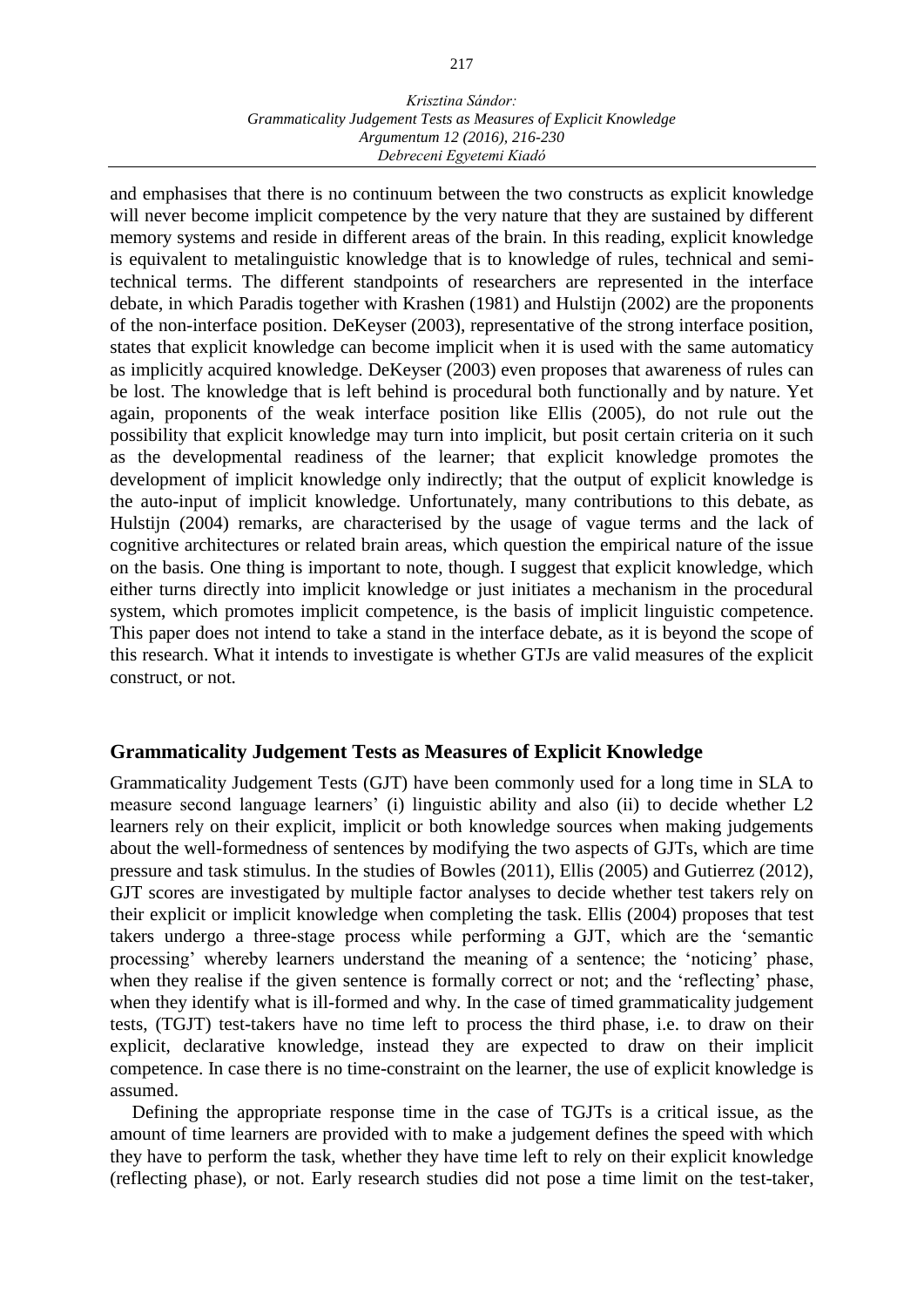#### *Krisztina Sándor: Grammaticality Judgement Tests as Measures of Explicit Knowledge Argumentum 12 (2016), 216-230 Debreceni Egyetemi Kiadó*

however, recent studies do, which may vary from 3,5 seconds (Han 1997) to 6-9 seconds depending on the sentence length (Gutierrez 2012) or even 10 seconds (Mandell 1999). Yet again, others adjust the time limit of each sentence individually by timing native speakers' performance beforehand (Ellis 2009; Bowles 2011). Regarding that TGJTs are designed to tap implicit knowledge, which is inherently present in NSs' linguistic knowledge, timing their performance provides researchers with reliable data. Setting the right amount of time is a crucial element to create a valid measure. Most studies have found that time pressure, rather than item grammaticality, was fundamental in L2 learners' performance (Bowles 2011; Zhang 2015). However, it is not always the case.

Task stimulus, which refers to the grammaticality or ungrammaticality of sentences, may also affect whether learners draw on their explicit or implicit knowledge when judging them. Ellis (2005) and Gutierrez (2012) found that the grammatical section of the UGJT, which is expected to load on the explicit factor proved to be a measure of implicit knowledge, and only the ungrammatical section of the UGJT loaded on the explicit factor. They concluded that the processing of ungrammatical morphological and syntactic structures imposes a more difficult task on the L2 learner, requiring more processing time, and not only procedural, but also declarative knowledge is called for when completing the task. These studies investigate the relationship between explicit knowledge and the processing of ungrammatical structures only in relation to grammar, but not in relation to other areas of language like semantics, pragmatics or lexis. Yet again, in other cases both the grammatical and the ungrammatical sections of UGJT loaded on the explicit factor (Bowles 2011; Zhang 2015). The reason for this might be, as Ellis (2004) also notes, that GJTs with different elements, focusing on different structures applied with learners of different proficiency levels give different results.

Investigating variables in the case of untimed grammaticality judgement tests such as certainty of judgements or self-reports of test-takers may lend further support to the construct validity of GJTs. These tasks require students to indicate the certainty with which they made their judgements by writing a number between 50-100% and also to state whether their judgements were based on 'rule' or 'feel'. Most, however, focus on only the first two aspects.

#### **Review of Earlier Studies**

In the forthcoming section the test content, the participants and the testing procedure applied in three specific studies will be introduced briefly, all of which aimed to validate GTJs as measures of explicit knowledge. The results of these studies are compared with the findings of the present study.

The GJTs applied in the present study were developed by Rod Ellis (2005) as parts of a battery of five tests [explicit measures: metalinguistic knowledge test (MKT), untimed grammaticality judgement test (UGJT); implicit measures: timed grammaticality judgement test (TGJT), elicited oral imitation test (EOIT), oral narrative test (ONT)], all designed to measure explicit and implicit knowledge based on the following four criteria: degree of awareness, time available, focus of attention, and utility of knowledge of metalanguage.

Ellis' test-takers totalled 111, of whom 20 were native speakers and the rest were L2 learners of English, most of whom came from China with mixed language proficiency,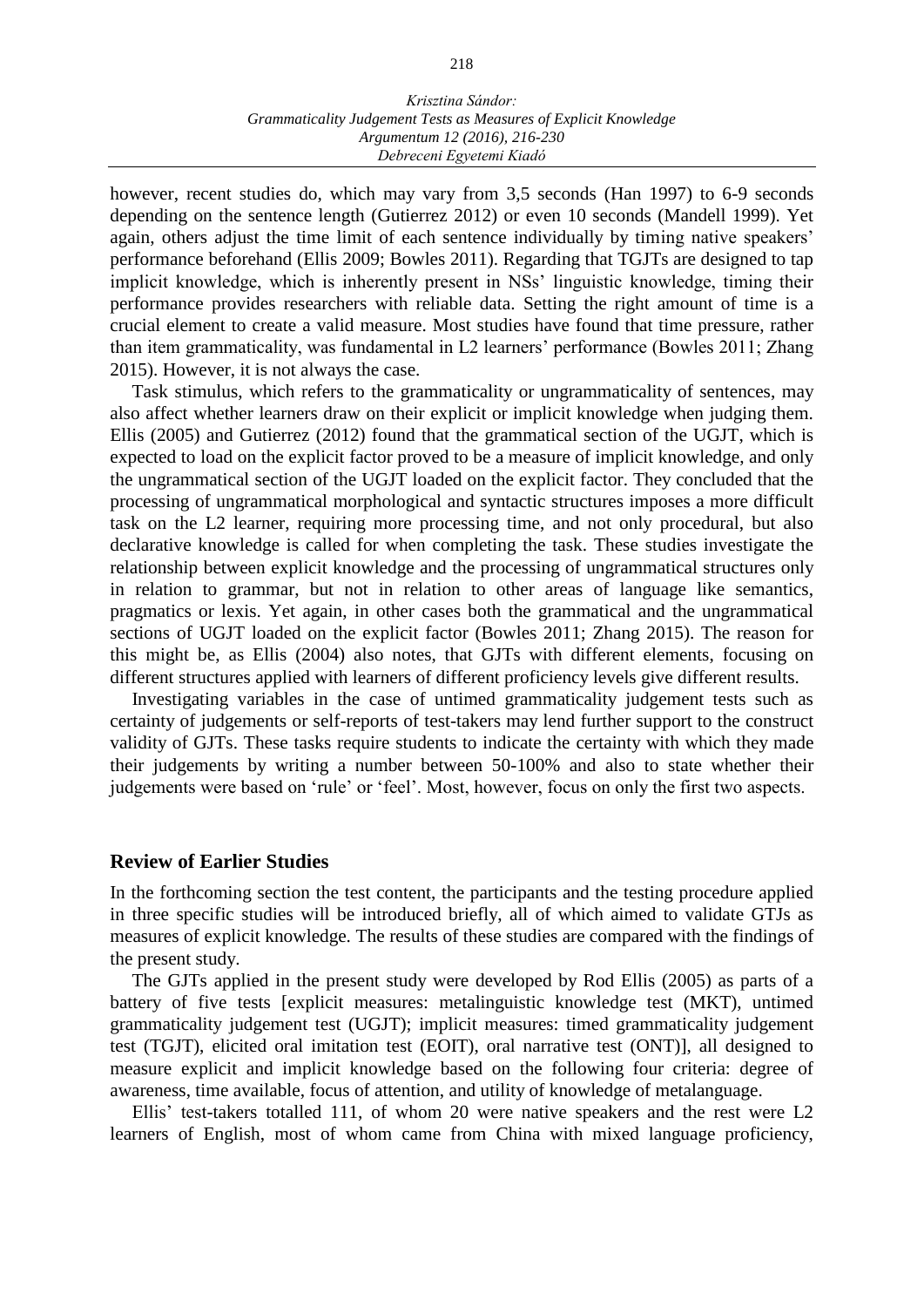ranging from B1 to C1 of the CEFR<sup>1</sup>. The considerably higher scores of native speakers on both the TGJ and the UGJ tests provided construct validity to the instruments. The instruments and the procedure applied by Ellis are introduced in the next section. Both tests were computer-based, no separate answer sheets were used.

Bowles (2011) conducted research by developing an instrument in Spanish focusing on the same aspects as Ellis (2005) did; Bowls also selected 17 different grammatical structures universally problematic for Spanish L2 and SH learners including two grammatical and two ungrammatical sentences. The test contained early (subject-verb agreement) and late acquired forms (indicative vs. subjective) from a wide range of proficiency levels (plural –s, modal verbs). The participants numbered 30, consisted of Spanish native speakers (10), L2 learners of Spanish (10) and Spanish heritage learners (10). The procedure was identical with that of Ellis'. The proficiency level of L2 speakers was B1 (B2). Heritage learners were raised in bilingual English-Spanish families.

Gutierrez (2012) investigated the nature of knowledge representations with two groups of L2 Spanish learners (A2 and B1), applying GJTs. Both the timed and the untimed GJTs, which were developed by the author based on Ellis' (2005) test, contained 64 sentences, half of which were grammatical and half of which were ungrammatical covering 16 grammatical structures. The sentences were presented to the learners on a Power Point slide show in the case of the TGJT, where sentences remained on screen between  $6 - 9$  seconds depending on the sentence length. Learners recorded their answers on an answer sheet. The UGJT contained the same sentences but there was no time constraint and it was a pen and paper test. Table 1. below summarises the methodology of the studies.

|                                                      | <b>Ellis</b>   | <b>Sandor</b>                | <b>Gutierrez</b>            | <b>Bowles</b>  |  |
|------------------------------------------------------|----------------|------------------------------|-----------------------------|----------------|--|
| <b>Number of participants</b>                        | 111            | 54                           | 53                          | 20             |  |
| <b>Proficiency level</b>                             | $B1-(C1)$      | $B2-C1$                      | $A2-B1$                     | B1-HeritageL2  |  |
| Language                                             | English        | English                      | Spanish                     | Spanish        |  |
| <b>Test content</b><br>(TGJT, UGJT)                  | 68 sentences   | 68 sentences<br>64 sentences |                             | 68 sentences   |  |
| <b>Processing</b>                                    | computer based | $computer + paper$<br>based  | $computer + paper$<br>based | computer based |  |
| Time constraint (sec)                                | $1,8-6,2$      | $3,0-8,0$                    | $6,0-9,0$                   | $1,7-5,5$      |  |
| Other tests applied                                  | MKT, EOIT, ONT | MKT, EOIT                    | <b>MKT</b>                  | MKT, EOIT      |  |
| <b>Form of instruction</b><br>(L2 learners)<br>mixed |                | mixed                        | mixed                       | mixed          |  |

*Table 1. Summary of methodology ‒ Ellis 2005; Sandor 2015; Gutierrez 2012 and Bowles 2011*

 $\overline{a}$ 

<sup>1</sup> The equation of proficiency levels with the CEFR (Common European Framework of Reference) levels was based on IELTS guidelines (http://www.ielts.org/researchers/common\_european\_framework.aspx).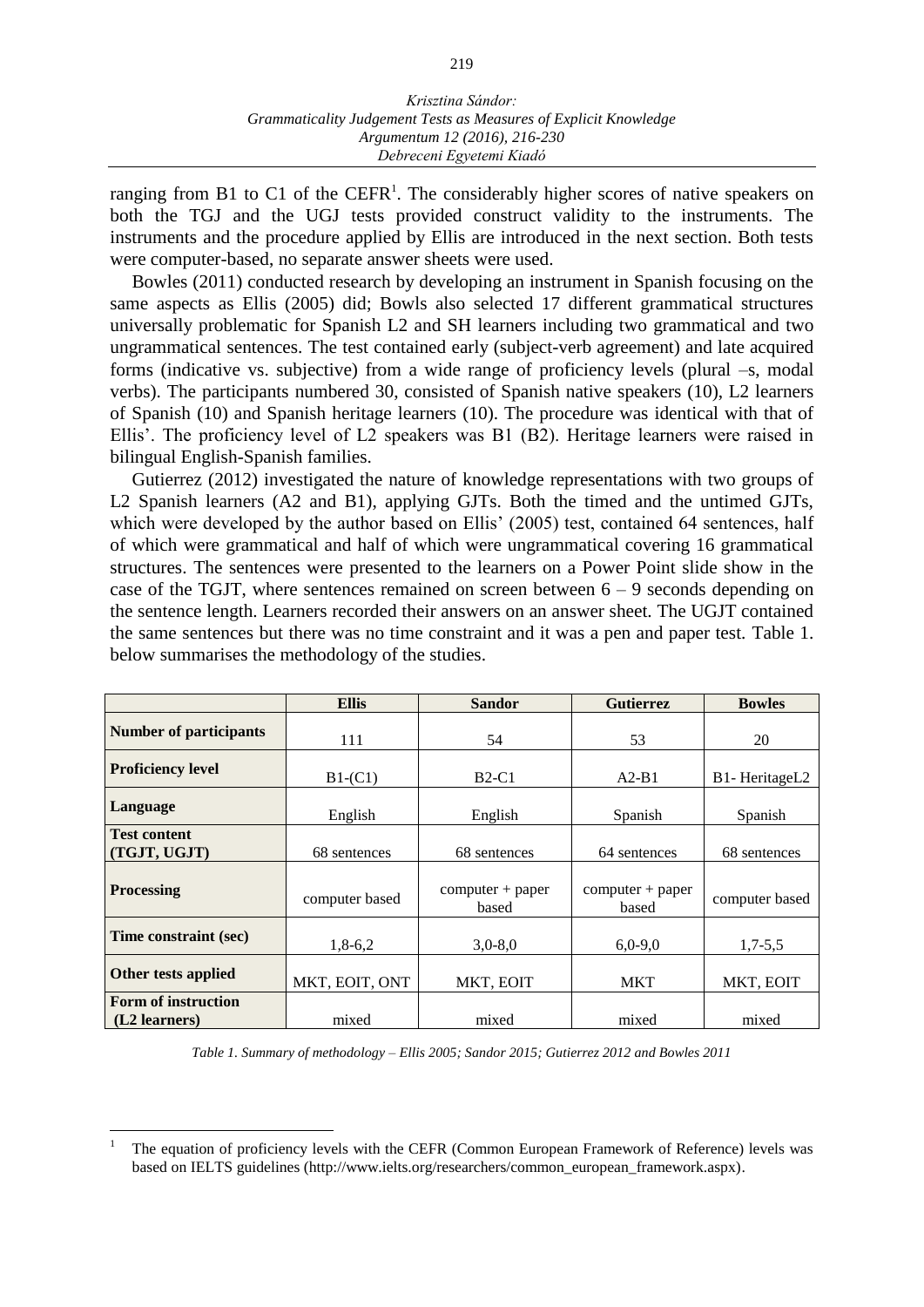## **The Current Study**

The study, which is part of a larger investigation measuring the explicit-implicit knowledge use of L2 learners (Sandor 2015), seeks answers to the following research questions:

RQ 1. Are GJTs valid measures of explicit knowledge as defined by Ellis?

RQ 2. Is there a universal GJT, which proves to be a valid measure of explicit knowledge, or the adjustment of these tests in terms of grammatical difficulty is inevitable?

In order to answer these questions the following hypotheses were formulated:

- 1.Learners will draw on their explicit knowledge when there is no time pressure and when ungrammatical structures are to be judged.
- 2.The less difficult a structure is in terms of grammatical difficulty, the more learners rely on their implicit competence as opposed to their explicit knowledge.

### *Participants*

The 54 Hungarian test-takers of the study, 36 females and 18 males, were 1st-year English major students of the University of Debrecen (UoD L2 learners), who had been studying English for 9.5 years on average in a formal, foreign language context. Only two of the testtakers had lived in an English-speaking country, for 12 and 3 months, respectively. All participants had formal descriptive grammar courses at the university, which form an integral part of their syllabus. Their level of proficiency varies between B2 and C1 of the CEFR.

### *Test Content and Procedure*

The timed and untimed grammaticality judgement tests, together with other tests not reported in this study, were completed in one session, in seminar rooms.

*Timed Grammaticality Judgment Test* – The test consisted of 68 sentences (half of them were grammatically correct, half of them were incorrect), which were presented to the testtakers on a timed Power Point slide show. The choice of grammatical structures were based on the following criteria: i. universally problematic to learners; ii. early and late acquired structures in the developmental process; iii. cover a wide range of proficiency levels; iv. structures consisted of both morphological and syntactic features. The timing of each slide was calculated on the basis of native speakers' performance, adding an extra 20% of time, considering the slower processing capacity of L2 learners. The sentences remained on screen between 3 to 8 seconds, which included an additional 2 seconds, provided for the test-takers to write their responses on the answer sheet. (In the original study the answers were also computer-based.) Three 10-second breaks were inserted into the test. A percentage accuracy score was calculated.

*Untimed Grammaticality Judgment Test* – This was a pen and paper test with the same test content and task requirements as the TGJT, but without a time constraint. Learners were required to decide on the grammaticality of the sentences. The test-takers in the case of the two tests were identical.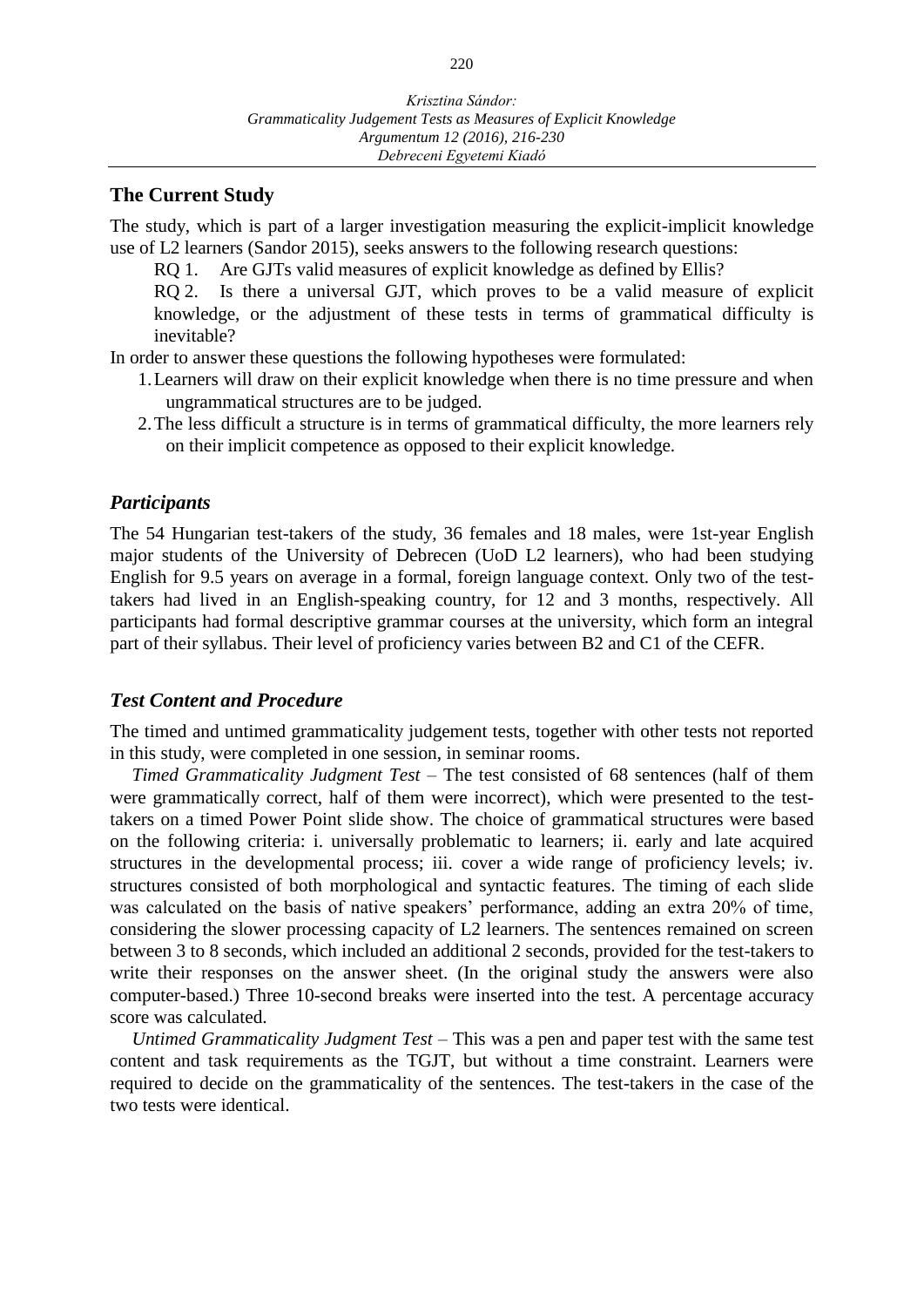## **Results**

The reliability of both tests was calculated using Cronbach's alpha. Table 2. shows the reliability coefficients of the measures, which are 0.75 and 0.81, lending internal consistency to the tests.

| <b>Test</b> | Number of items | Number of test-takers | <b>Reliability</b> |
|-------------|-----------------|-----------------------|--------------------|
| <b>UGJT</b> | 68              | 54                    | $\alpha = 0.75$    |
| <b>TGJT</b> | 68              | 54                    | $\alpha$ = 0.81    |

*Table 2. Reliability measures for the TGJT, UGJT tests by Sandor's L2 learners (2015)*

Table 3. presents the mean scores of the two measures, performed by the test-takers of the current study by Sandor (2015), and those of Ellis' (2005), Bowles' (2011) and Gutierrez's (2012) study.

|              | <b>NS</b>     | NS    | L2            | L <sub>2</sub> learners | L2                | L2 learners | L2 learners | L2            |
|--------------|---------------|-------|---------------|-------------------------|-------------------|-------------|-------------|---------------|
|              |               |       | learners      | bilinguals              | learners          | B1          | A2          | learners      |
| <b>TESTS</b> |               |       | $B2-C1$       | <b>Bowles</b>           | $B1-C1$           | Gutierrez   | Gutierrez   | B1            |
|              | <b>Bowles</b> | Ellis | <b>Sandor</b> | 2011                    | <b>Ellis</b> 2005 | 2012        | 2012        | <b>Bowles</b> |
|              | 2011          | 2005  | 2015          |                         |                   |             |             | 2011          |
| <b>UGJT</b>  | 96            | 96    | 88            | 81                      | 82                | 71          | 63          | 67            |
| <b>TGJT</b>  | 92            | 80    | 83            | 62                      | 54                | 64          | 54          | 30            |

*Table 3. Descriptive statistics of tests: Sandor's L2 learners (2015), Ellis' L2 learners (2005), Bowles'L2 learners (2011), Gutierrez's L2 learners (2012)*

In general, native speakers outperformed second language learners in the timed and untimed grammaticality judgement tests, which provides construct validity for the tests developed by Ellis, except for one case. In the case of the decision-based, timed grammaticality judgment test, which required test-takers to use their implicit knowledge only passively, Sandor's L2 learners scored 3% better (83) than Ellis' native speakers (80). This case calls for further investigation. Bowles' native speakers however scored 9% more than Sandor's L2 learners in the TGJ test, which supports the validity of the test. As expected, more proficient language learners scored better in both tests; Bowles' native speakers scored the highest in both the UGJT and the TGJT, that is 96 and 92 respectively. Bowles' L2 learners (UGJT: 67; TGJT: 30) together with Gutierrez's L2 learners (UGJT: 63; TGJT: 54) – whose language proficiency was the lowest – scored the lowest.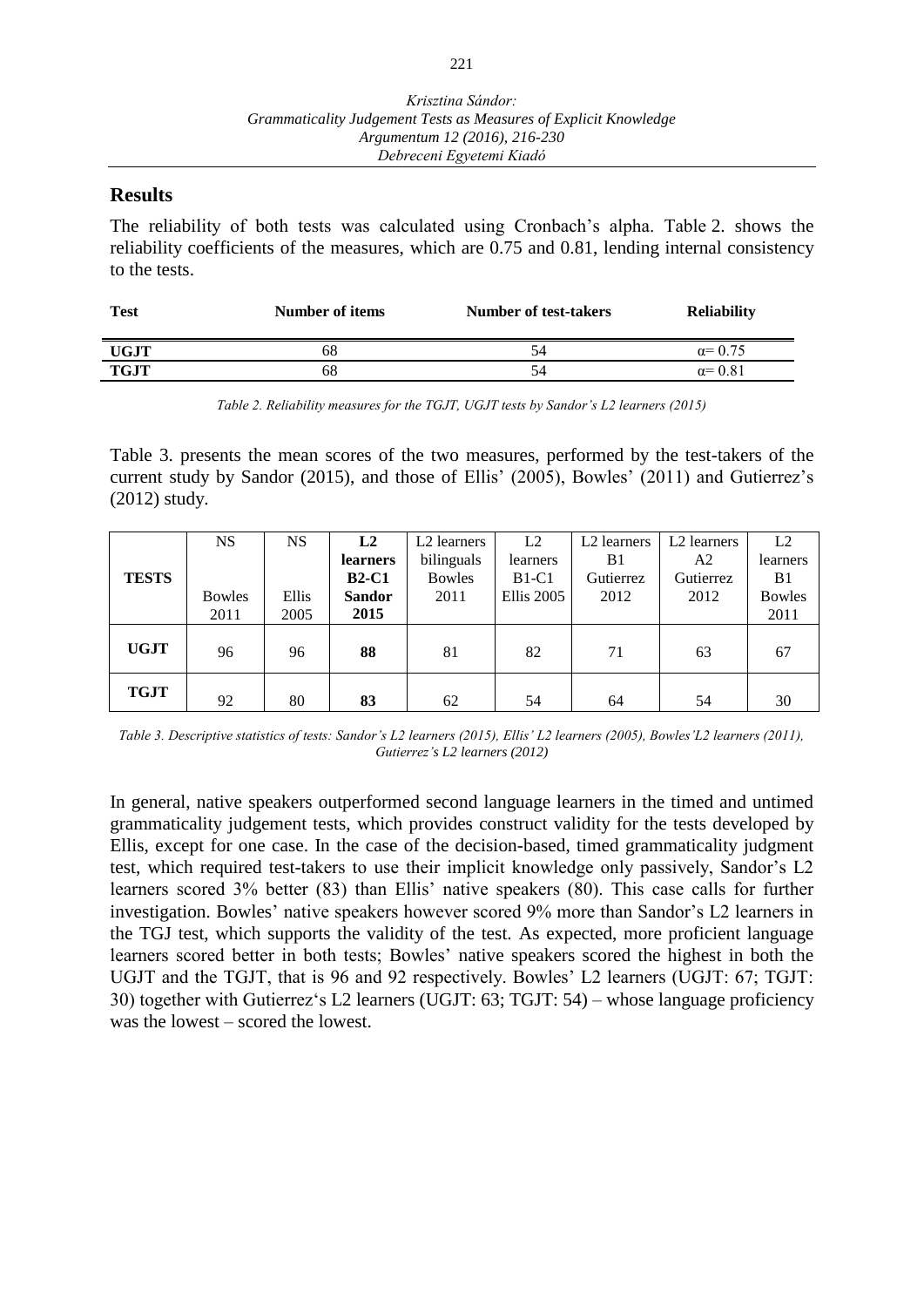*Krisztina Sándor: Grammaticality Judgement Tests as Measures of Explicit Knowledge Argumentum 12 (2016), 216-230 Debreceni Egyetemi Kiadó*



Figure 1. Descriptive statistics of tests: Sandor's L2 learners (2015), Ellis' L2 learners (2005), Bowles'L2 learners (2011), *Gutierrez's L2 learners (2012)*

Figure 1. above shows that all groups of learners, both natives and L2 learners, scored better in the UGJT test, which puts no time constraint on the learner, making it possible for them to rely on their explicit knowledge in case their implicit competence is not yet available.

Figure 2. below shows the mean accuracy score of each grammatical feature. It reveals which items proved to be the most problematic in terms of grammatical difficulty and which presented less challenge for learners. In the case of 'verb complements' and 'modal verbs' students reached the same accuracy scores at both tests. Grammatical features like 'dative alternation', 'embedded qestions', 'ergative verbs' and 'plural –s' seemed to cause most problems to students in the case of both tests, whereas the least problematic ones were the 'indefinite article', 'question tags' and 'relative clauses'.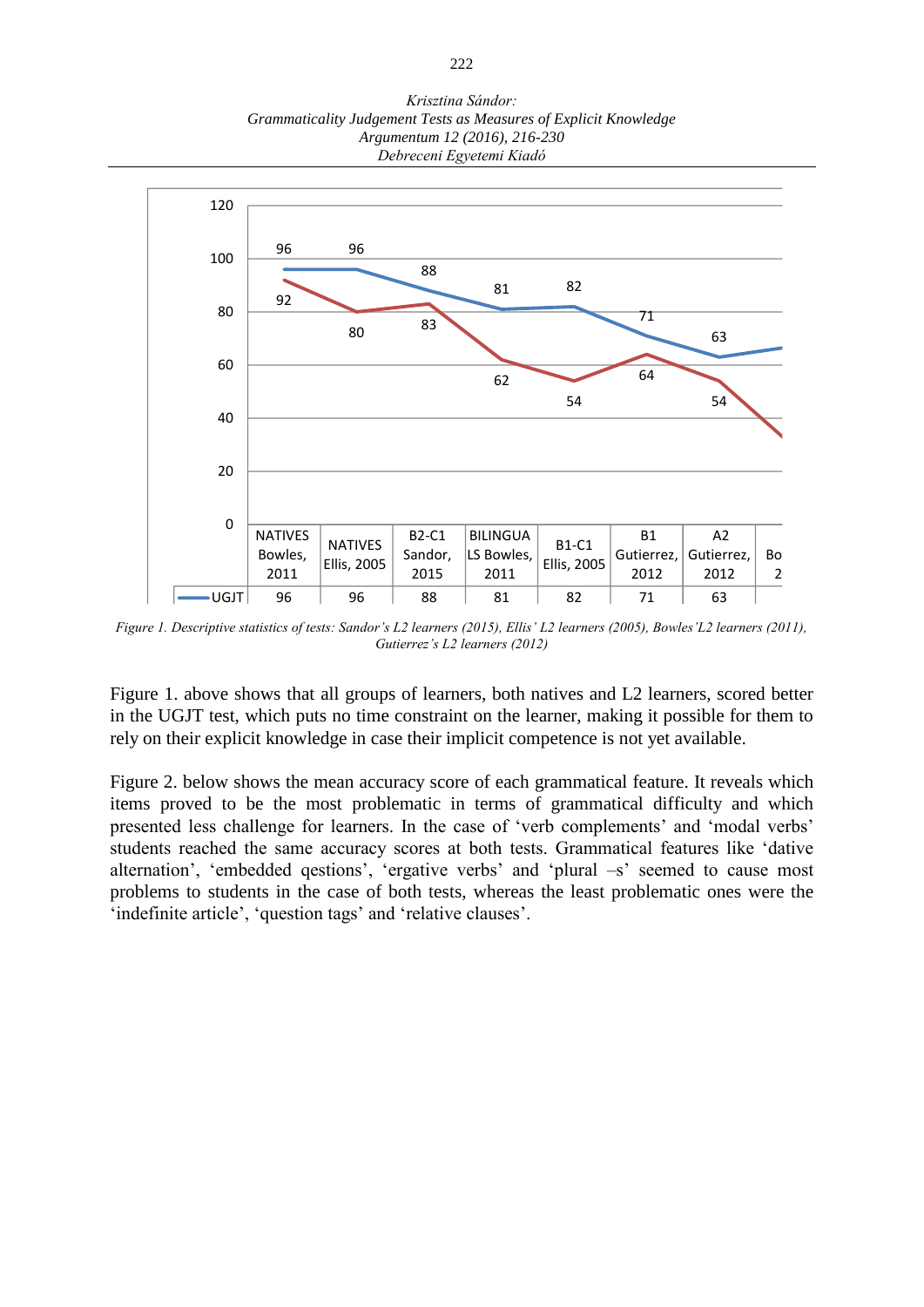*Krisztina Sándor: Grammaticality Judgement Tests as Measures of Explicit Knowledge Argumentum 12 (2016), 216-230 Debreceni Egyetemi Kiadó*



| DA             | EV | EO | $P-S$ | ◡          | SF   | VC   | $P-S$ | UC   | AP   | <b>RPT</b> | $TP-S$ | MV   | Y/N  | IA   | OТ   | RC   |
|----------------|----|----|-------|------------|------|------|-------|------|------|------------|--------|------|------|------|------|------|
| 0,67 0,79 0,81 |    |    | 0.83  | 0,86       | 0.88 | 0.88 | 0,90  | 0.91 | 0.92 | 0.93       | 0,94   | 0.94 | 0.94 | 0.95 | 0.96 | 0.98 |
| 0,69 0,76 0,71 |    |    | 0.73  | $\rm 0.80$ | 0.83 | 0.88 | 0.84  | 0.88 | 0,87 | 0,84       | 0,87   | 0.94 | 0,86 | 0.92 | 0,90 | 0.91 |

*Figure 2. Item analysis of UGJT and TGJT of Sandor's L2 learners (2015)*

To address Research Question 1. (i.e., if GJTs are valid measures of explicit knowledge as defined by Ellis 2005), an Exploratory Factor Analysis (EFA) was performed. This statistical method is used to uncover the underlying structure of given [variables,](https://en.wikipedia.org/wiki/Variable_%28research%29) that is of the explicit – implicit factors. Table 4. shows the loadings of the GJTs to the explicit and implicit factors. In the case of Sandor's L2 learners, neither the time constraint, nor the task stimulus (ungrammatical structures) made learners rely on their explicit knowledge source. All GJTs, regardless of the distribution of grammatical and ungrammatical structures in them, loaded heavily on the implicit factor that is on Component 2. Only the clearly explicit metalinguistic knowledge test (MKT), which measures the metalanguage knowledge of learners (rules, definitions) and which does not form part of the present study, loaded on Component 1.

|                   | Component 1 | Component 2 |
|-------------------|-------------|-------------|
| UGJT gr           | 0.506       | 0.620       |
| UGJT ungr         | 0.854       | 0.049       |
| <b>UGJT</b> total | 0.889       | 0.091       |
| <b>TGJT</b>       | 0.880       | 0.146       |
| <b>MKT</b>        | 0.029       | 0.907       |

*Table 4. EFA loadings for Sandor's L2 learners. Loadings on the given component are printed in bold.*

Regarding the fact that the agenda of the study was verificational rather than exploratory, as the loadings of the constructs  $-$  based on the EFA results  $-$  were a priori hypothesized a Confirmatory Factor Analysis (CFA) was carried out. Only the clearly explicit MKT was expected to load on the explicit factor, the UGJT and the TGJT on the implicit factor.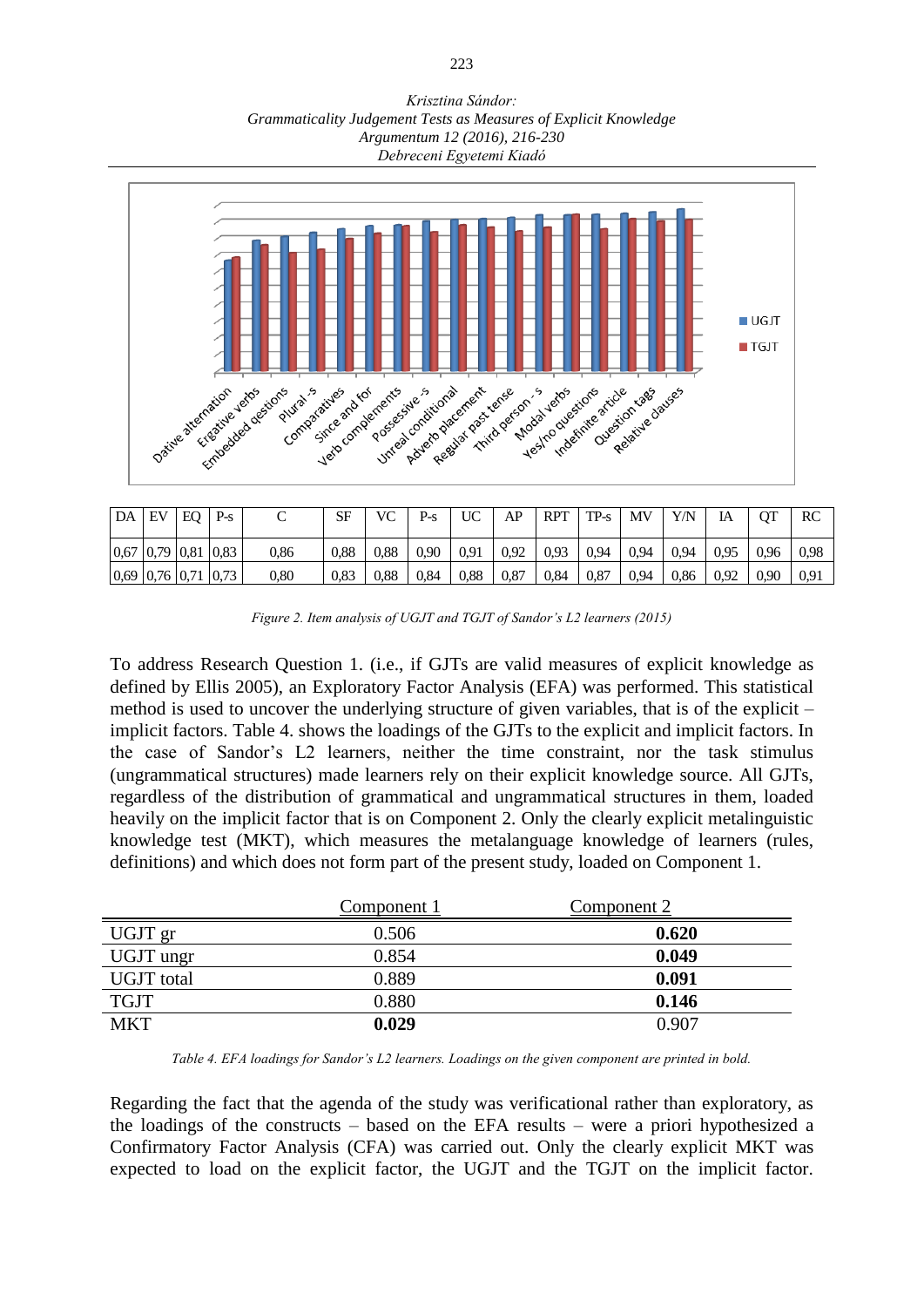Although the two factors correlated  $(r = 0.53)$ , and were relatively separate as expected, the proposed model did not offer a good fit (Figure 3).



Not all indicators support unanimously the proposed model as both the NFI ( $> 0.95$ ) and RMSEA  $(<0.05$ ) values exceed the threshold.

*Figure 3. Explicit–Implicit Model* 

| <b>Model</b>      | $\sim$ <sup>2</sup> | <b>NFI</b> | <b>RMSEA</b> | df | Ŋ     |
|-------------------|---------------------|------------|--------------|----|-------|
| Explicit/Implicit | 23,855              | 0,799      | 0,126        |    | 0,032 |

*Table5. Summary of the model fit for the solution in Figure 1*

*NFI: normed fit index; RMSEA: root mean square error of approximation; df: degree of freedom, \*\*p <0,05*

Ellis (2005) and Gutierrez (2012) also investigated whether learners would draw on different knowledge sources when processing grammatical and ungrammatical structures, or not. This measure in Ellis' study was initiated by the fact that the eigenvalue for the explicit component in the Exploratory Factor Analysis was only 0.822 and did not reach the threshold of 1.0. Replacing the total UGJT scores with the scores for the ungrammatical sentences the eigenvalue with 0.982 approximated the 1.0 threshold, providing justification for both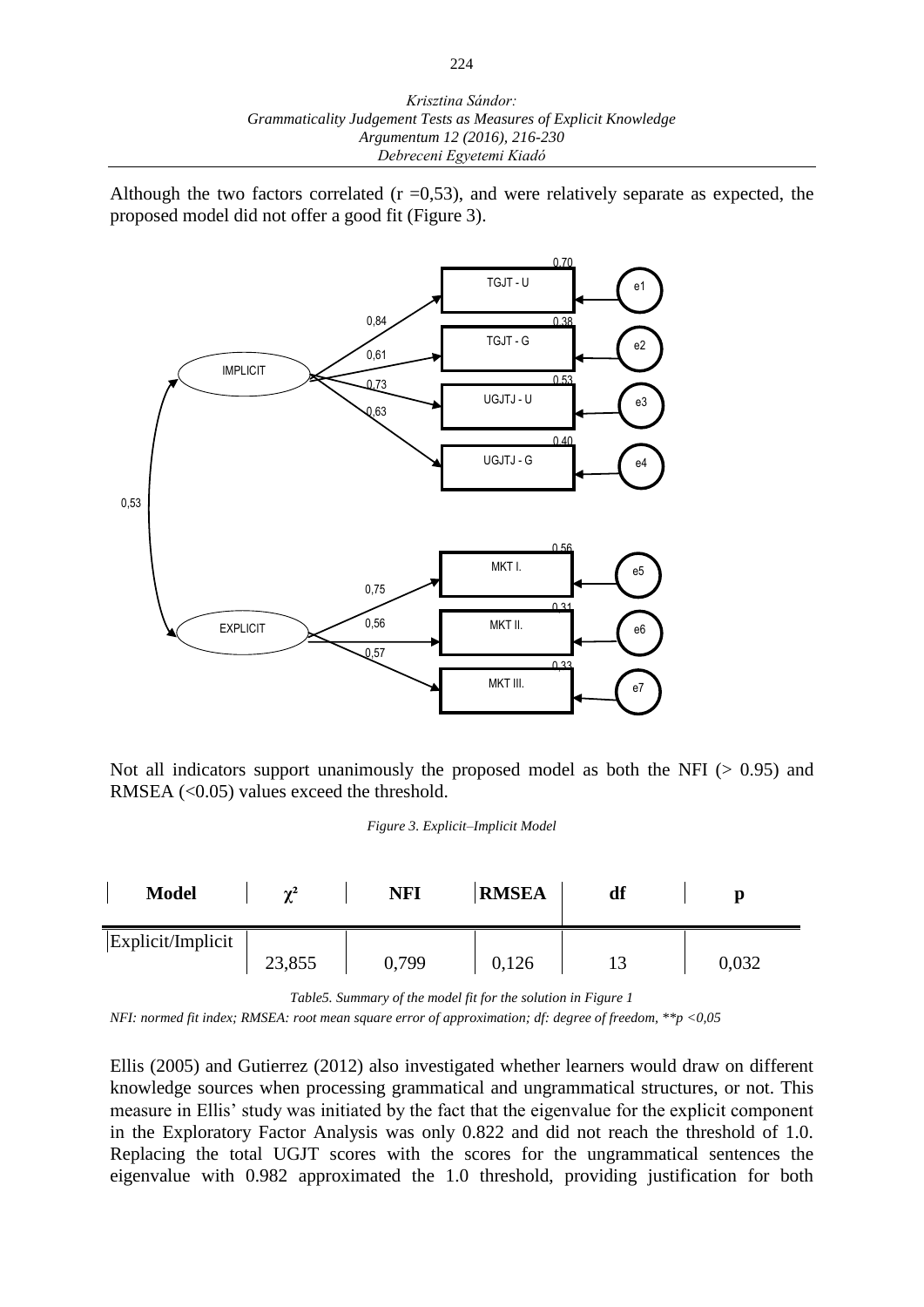components (explicit-implicit). In Gutierrez's study the applied Confirmatory Factor Analysis did not offer a good fit when the total UGJT was proposed to the explicit factor, however, when only the ungrammatical section was proposed the model offered a good fit. Separating the UGJT, based on the aspect of task stimulus into UGJT grammatical and UGJT ungrammatical, the followings results were gained:

|            | <b>Component 1</b> | <b>Component 2</b> |  |
|------------|--------------------|--------------------|--|
| UGJT gr    | 0.037              | $-0.917$           |  |
| UGJT ungr  | 0.939              | 0.026              |  |
| TGJT gr.   | $-0.030$           | $-0.953$           |  |
| TGJT ungr. | 0.782              | $-0.054$           |  |
| <b>MKT</b> | 0.717              | 0.019              |  |

*Table 6. EFA loadings for Gutierrez's L2 learner. Loadings on the given component are printed in bold.* 

In the case of Gutierrez's study, not only the ungrammatical section of the UGJT but also that of the TGJT constituted a measure of the explicit factor. Both of them loaded heavily (0.939; 0.782) on the explicit factor.

|             | Component 1 | <b>Component 2</b> |
|-------------|-------------|--------------------|
| <b>TGJT</b> | 0.760       | 0.262              |
| UGJT ungr   | 0.265       | 0.869              |
| <b>MKT</b>  | 0.161       | 0.88               |

*Table 7. EFA loadings for Ellis' L2 learners. Loadings on the given component are printed in bold.*

Whereas in Ellis's study the ungrammatical UGJT proved to be a measure of the explicit factor, the grammatical UGJT together with the total TGJT proved to be a measure of the implicit factor.

In the case of Bowles' (2011) study separating the UGJT into grammatical and ungrammatical sections was not initiated, as the applied Confirmatory Factor Analysis revealed a strong and clear loading of the total UGJT on the explicit factor.

#### **Discussion**

The aim of this paper, on the one hand, was to investigate whether GJTs developed by Ellis (2005) provide valid measures of explicit-implicit knowledge and, on the other hand to reveal the possible flaws in GJT design by comparing the results of the present study with those of earlier studies. In order to answer these questions the following hypotheses were formed.

Based on Ellis' results it was hypothesised that learners would draw on their explicit knowledge when there is no time pressure and when ungrammatical structures are to be judged. This hypothesis was not fully confirmed by the present study. Exploratory Factor Analyses revealed that neither the lack of time constraint (TGJT) nor the ungrammaticality of tasks (UGJT ungr.) made the test-takers of the present study rely on their explicit knowledge.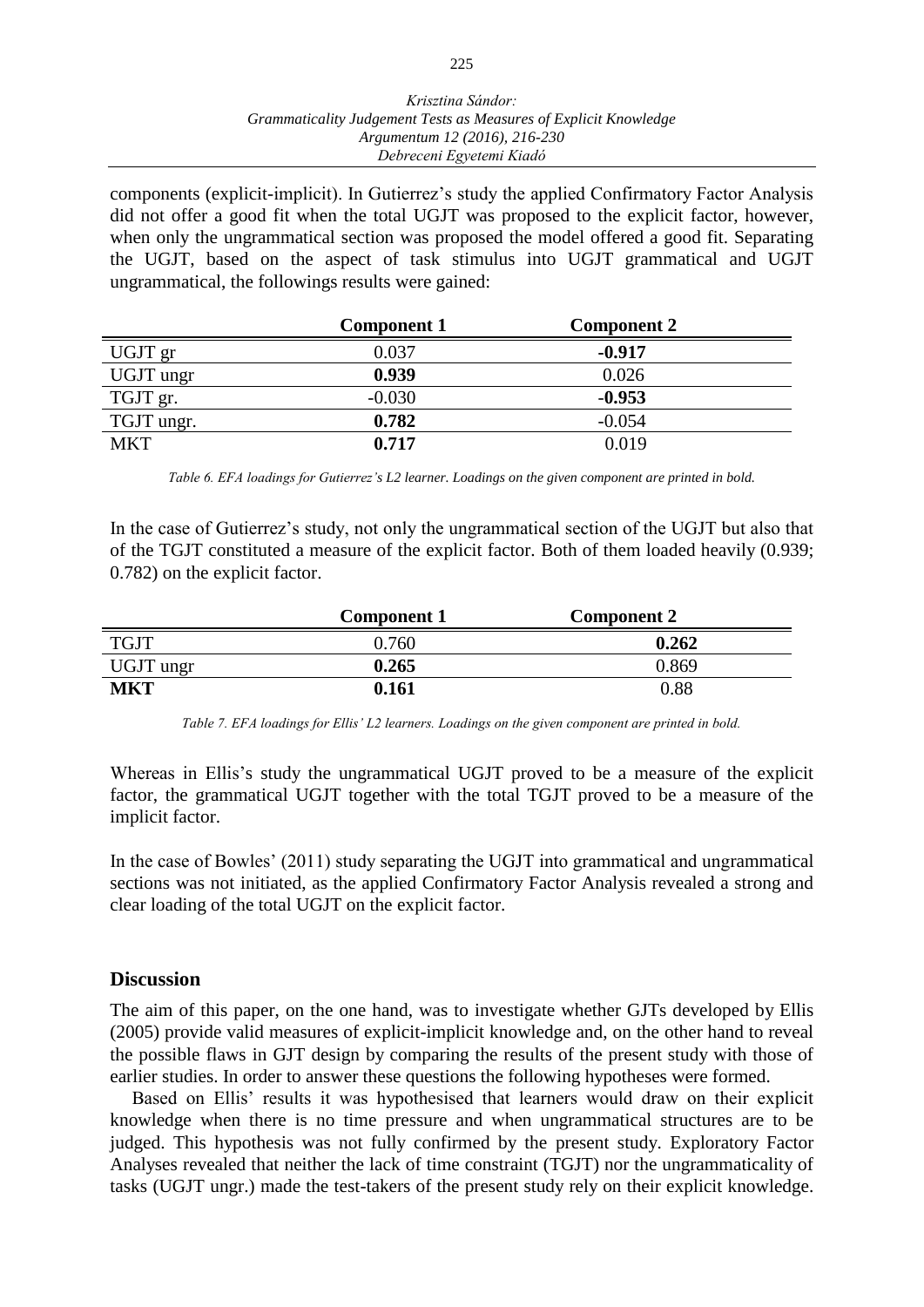#### *Krisztina Sándor: Grammaticality Judgement Tests as Measures of Explicit Knowledge Argumentum 12 (2016), 216-230 Debreceni Egyetemi Kiadó*

Instead, they used their implicit competence, which was available to them either directly, by turning explicit knowledge into implicit as proposed by the representatives of the interface position, or indirectly, by developing an independent, separate network, implicit in nature, as proposed by the representatives of the non-interface position. However CFA findings did not fully confirm the hypothesis, as not all indicators supported the proposed model. In Bowles' and Gutierrez's study, Ellis' hypothesis gained only partial support, as in both cases besides other variables, the ungrammatical section of the UGJT, or the UGJT as a whole loaded heavily on the explicit factor. Learners, with lower proficiency levels relied more on their explicit knowledge. Furthermore, Gutierrez's learners used their explicit knowledge source – as indicated by the heavy loading  $(0.939)$  on the explicit factor – even when completing the ungrammatical part of the TGJT as there, which means that for these learners it was more the task stimulus than the time constraint aspect which served as an explicit measure. In contrast, Bowles' learners drew on their explicit knowledge if there was a time constraint regardless of the grammaticality of sentences. Investigating the loadings of the tests, the picture we get is rather heterogeneous, even though the methodology of the applied tests (content, process, evaluation) is very much alike.

It was hypothesised that the less difficult a structure is in terms of grammatical difficulty, the more learners rely on their implicit competence as opposed to their explicit knowledge. In order to support or reject this hypothesis, the language proficiency levels of learners were compared. Sandor's L2 learners have the highest (C1) whereas Gutierrez's learners have the lowest level of language proficiency. This rank is in accordance with explicit/implicit knowledge use of L2 learners. While in the case of Sandor's students all four types of GTJs (timed-untimed, grammatical-ungrammatical) loaded on the implicit factor in the EFA investigation, which means that they drew on their implicit knowledge when completing the tests, in the case of Bowles', and Gutierrez's L2 students two of the four test types loaded on the explicit factor. In the case of Ellis' L2 learners however, whose language proficiency falls somewhere in the middle of the rank, only one of the four test types loaded on the explicit factor. It is predicted then, that the grammatical processing of a structure, whether it takes place automatically based on procedural, implicit knowledge, or in a controlled way using declarative, explicit knowledge depends on the proficiency level of the learner. Language proficiency however does not equal implicit competence, as it also includes explicitly learnt knowledge. Paradis proposes (2004:30) that "As a skill becomes more proficient, processing shifts from one mechanism (controlled, declarative) to another (automatic, procedural)". Learners rely less and less on their explicit knowledge, as the number of those instances, when implicit, automatic processing is available, is increasing.

### **Conclusion**

The present study addressed two research questions. Regarding the first research question, it was found that the GJTs developed by R. Ellis (2005) did not prove to be valid measures of explicit and implicit knowledge, as the test-takers of the present study relied on their implicit knowledge when completing the UGJT, although test conditions encouraged the use of explicit knowledge (no time pressure, focus on form). With respect to the second research question, it was found that a universally applicable GJT regardless of the proficiency level of the learner, measuring L2 learners' explicit and implicit knowledge is not possible to develop,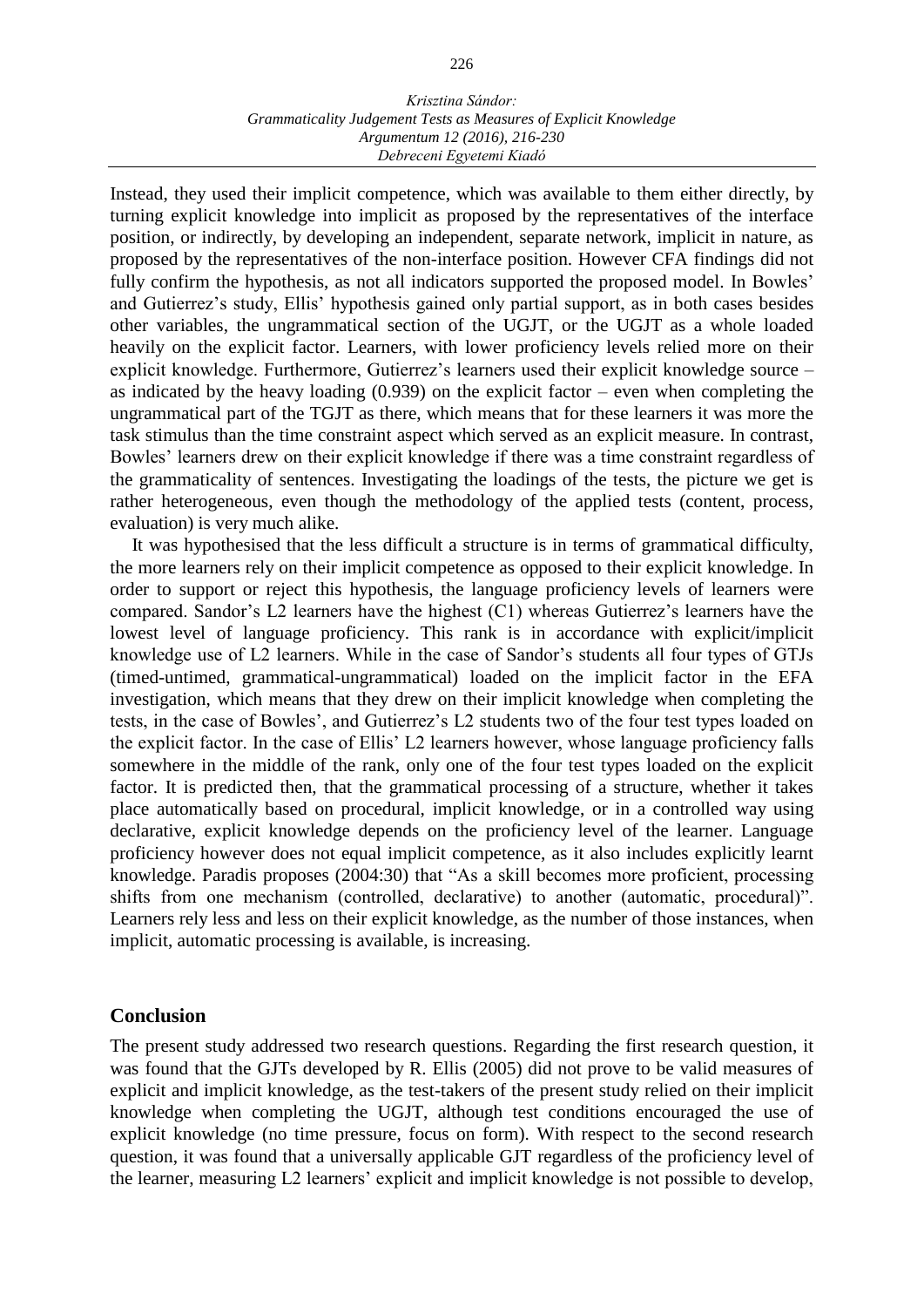as the use of explicit/implicit knowledge largely depends on the proficiency level of the learner in all languages. The higher the proficiency level, the more extensively learners rely on their newly developed implicit competence, the more grammatical structures are processed automatically.

Besides the two established aspects of grammaticality judgement tests, which are the time pressure and the task stimulus, a third aspect, that is the grammatical difficulty of GJTs should also be taken into consideration when designing GJTs to measure explicit knowledge use. The grammatical difficulty of the tasks (early and late acquired structures in the developmental process, range of proficiency levels of structures) should be adjusted to the proficiency level of the test-taker. The more proficient L2 learners are, the more demanding tasks seem to be called for so as to tap their explicit knowledge use. The challenge lies in developing such a test battery.

## **References**

- Bowles, M. (2011): Measuring implicit and explicit linguistic knowledge: What can heritage language learners contribute? *Studies in Second Language Acquisition* 33, 247-271.
- DeKeyser, R.M. (2003): Implicit and explicit learning. In: Doughty, C. & Long, M.H. (eds.): *The handbook of second language acquisition*. Oxford, UK: Blackwell, 313-348.
- Ellis, R. (2004): The definition and measurement of L2 explicit knowledge. *Language Learning* 54, 227-275.
- Ellis, R. (2005): Measuring implicit and explicit knowledge of a second language. A psychometric study. *Studies in Second Language Acquisition* 27, 141-172.
- Ellis, R. Loewen, S., Elder, C., Erlam, R., Philp, J. & Reinders, H. (2009): *Implicit and explicit knowledge in second language learning, testing and teaching.* Bristol, UK: Multilingual Matters.
- Gutiérrez, X. (2012): Implicit Knowledge, Explicit Knowledge, and Achievement in Second *language (L2) Spanish. Canadian Journal of Applied Linguistics* 15(1), 20-41.
- Han, Y. (2000): Grammaticality Judgement Tests: How reliable and valid are they? *Applied Language Learning* 11, 177-204.
- Hulstijn, J. (2002): Toward a unified account of the representation, processing and acquisition of second language knowledge. *Second Language Research* 18, 193-223.
- Hulstijn, J. (2002): Toward a unified account of the representation, processing and acquisition of second language knowledge. *Second Language Research* 18, 193-223.
- Hulstijn, J.H. (2005): Theoretical and empirical issues in the study of implicit and explicit second language learning. *Studies in Second Language Acquisition* 27, 129-140.
- Krashen, S.D. (1981): *Second language acquisition and second language learning*. Oxford: Pergamon.
- Mandell, P.B. (1999): On the reliability of grammaticality judgement tests in second language acquisition research. *Second Language Research* 15,173-99.
- Paradis, M. (2004): *A neurolinguistics Theory of Bilingualism*. Amsterdam: John Benjamins.
- Paradis, M. (2009): *Declarative and procedural determinants of second languages*. Amsterdam: John Benjamins.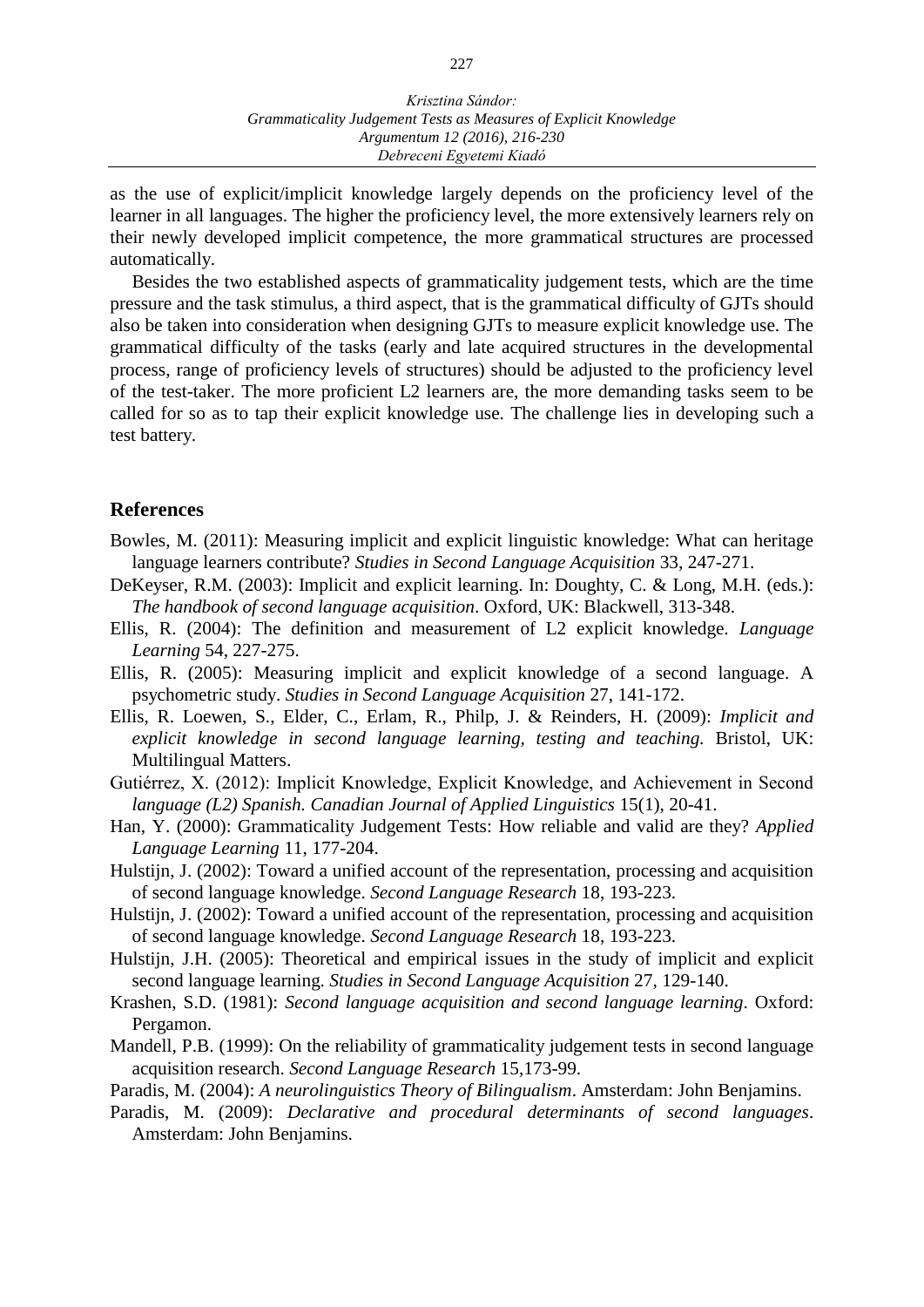- Sandor, K. (2015): Implicit Knowledge, Explicit Knowledge and Their Relation to General Language Proficiency, In: *The Publications of the MultiScience ‒ XXIX. microCAD International Multidisciplinary Scientific Conference*. Miskolc: Miskolci Egyetem, 1-14.
- Ullman, M.T. (2005): A cognitive neuroscience perspective on second language acquisition: The declarative/procedural model. In: Sanz, C. (ed.): *Mind and context in adult second language acquisition: Methods, theory and practice.* Washington, DC: Georgetown University Press, 141-178.
- Zhang, R. (2015): Measuring university-level L2 learners' implicit and explicit linguistic knowledge. *Studies in Second Language Acquisition* 37, 457-486.

Krisztina Sándor University of Debrecen Institute of English and American Studies Pf. 400 H-4002 Debrecen [reksando@uni-miskolc.hu](mailto:szucspeter.uni@gmail.com)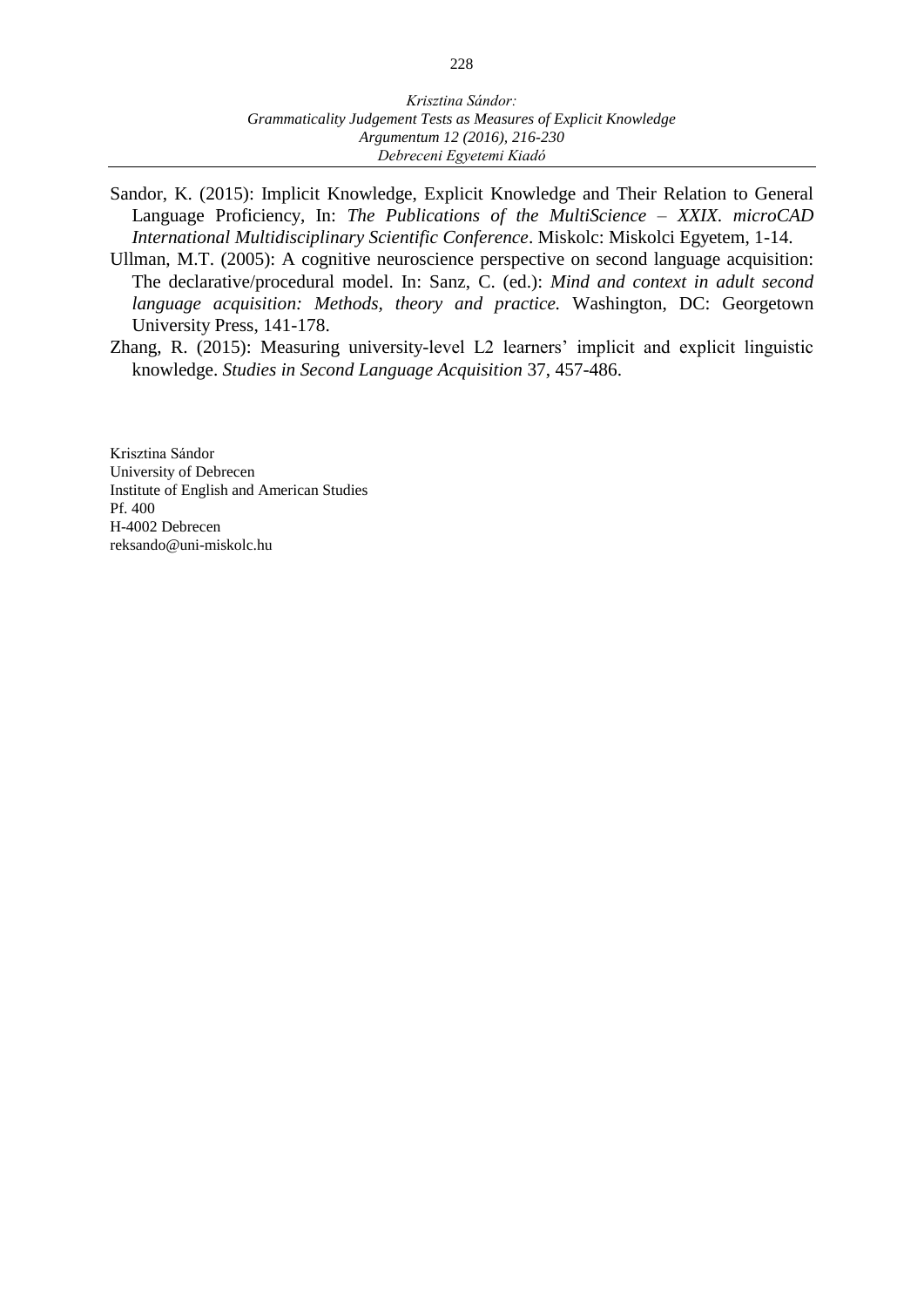## **Appendix**

### **Sentences of the timed and untimed versions of GJT**

- 1. I haven't seen him for a long time.
- 2. I think that he is nicer and more intelligent than all the other students.
- 3. The teacher explained the problem to the students.
- 4. \*Liao says he wants buying a car next week.
- 5. \*Martin completed his assignment and print it out.
- 6. \*We will leave tomorrow, isn't it?
- 7. He plays soccer very well.
- 8. \*Did Keiko completed her homework?
- 9. \*I must to brush my teeth now.
- 10. \*If he had been richer, she will marry him.
- 11. \*He has been living in New Zealand since three years.
- 12. Pam wanted to know what I had told John.
- 13. \*They had the very good time at the party.
- 14. \*Between 1990 and 2000 the population of New Zealand was increased.
- 15. \*Liao is still living in his rich uncle house.
- 16. \*Martin sold a few old coins and stamp to a shop.
- 17. \*I have been studying English since a long time.
- 18. \*I can to speak French very well.
- 19. \*Joseph miss an interesting party last weekend.
- 20. Keiko eats a lot of sushi.
- 21. Bill wanted to know where I had been.
- 22. Did Cathy cook dinner last night?
- 23. Rosemary reported the crime to the police.
- 24. Mary is taller than her sisters.
- 25. \*Hiroshi live with his friend Koji.
- 26. Keum wants to buy a computer this weekend.
- 27. \*She writes very well English.
- 28. If she had worked hard, she would have passed the exam.
- 29. \*Tom wanted to know whether was I going.
- 30. \*I saw very funny movie last night.
- 31. \*The teacher explained John the answer.
- 32. I must finish my homework tonight.
- 33. \*Keum went to the school to speak to her children teacher.
- 34. Keiko has been studying in Auckland for three years.
- 35. \*This building is more bigger than your house.
- 36. That book isn't very interesting, is it?
- 37. Her English vocabulary increased a lot last year.
- 38. Hiroshi received a letter from his father yesterday.
- 39. Does Keum live in Auckland?
- 40. Liao left some pens and pencils at school.
- 41. \*If he hadn't come to New Zealand, he will stay in Japan.
- 42. \*My car is more faster and more powerful than your car.